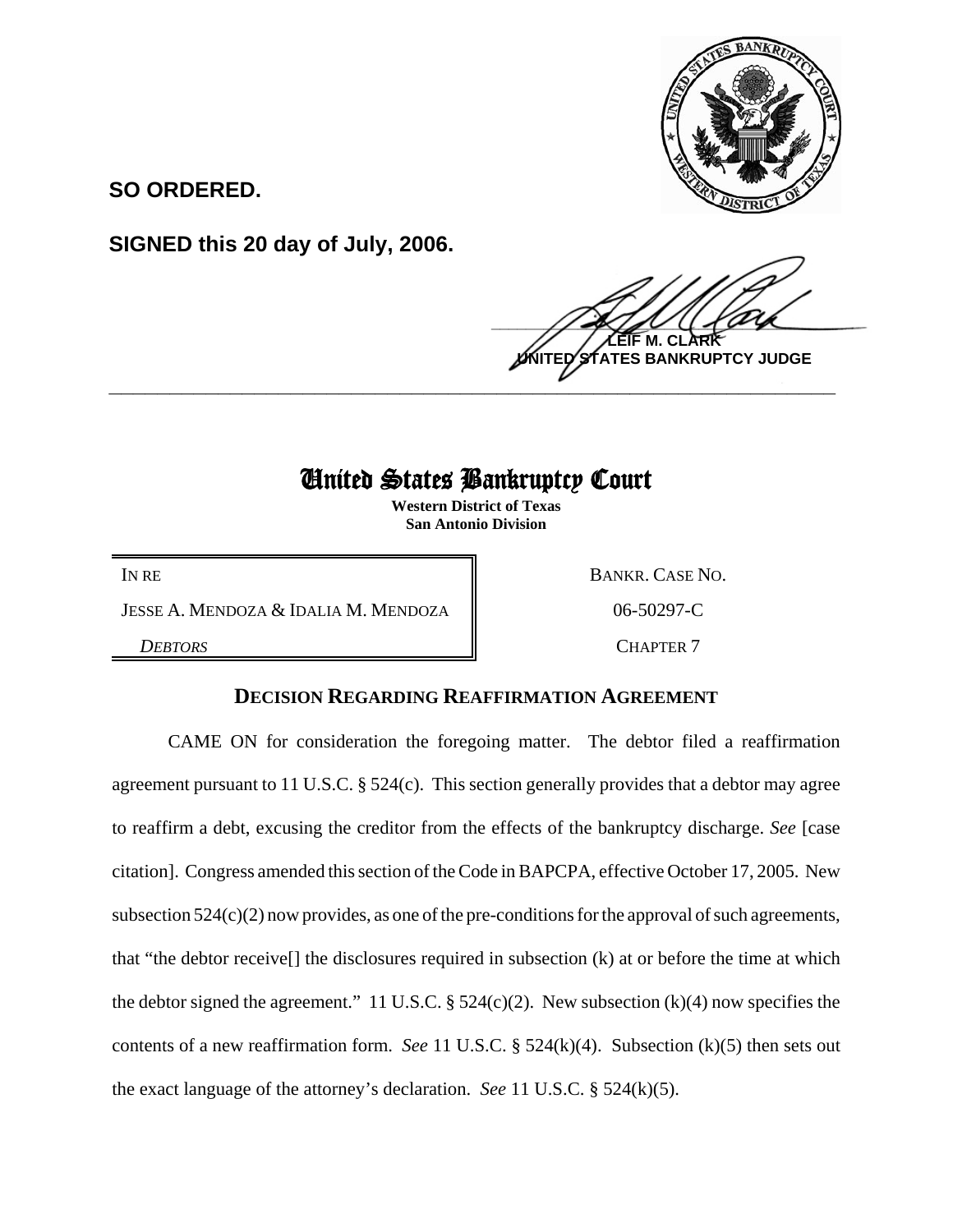In "Part C: Certification by Debtor's Attorney (if any)" the attorney is to sign a certification to the following effect:

I hereby certify that (1) this agreement represents a fully informed and voluntary agreement by the debtor; (2) this agreement does not impose an undue hardship on the debtor or any dependent of the debtor; and (3) I have fully advised the debtor of the legal effect and consequences of this agreement.

11 U.S.C. § 524(k)(4)(A) (Part C: Certification by Debtor's Attorney (If Any)). If a presumption of undue hardship *has* been established (at least in the opinion of the attorney making the certification, in any event), then the certification must also state that "in the opinion of the attorney, the debtor is able to make the payment."<sup>1</sup>

In service to this new statutory provision, the Judicial Conference adopted a new form, Form B240. The form contains a Part C, as directed by the statute. It offers two certification paragraphs that track the language of the statute exactly, and contains a direction at the top advising the attorney to "check each applicable box." The first paragraph (with a box to be checked next to it), sets out the certification in section 524(k)(5)A) *verbatim*. The second paragraph (also with a box to be checked next to it), closely follows the directive in section  $524(k)(5)(B)$ , and appears in the form as follows:

*[If applicable and the creditor is not a Credit Union.]* A presumption of undue hardship has been established with respect to this agreement. In my opinion, however, the debtor is able to make the required payment.

Form B240, Part C: Certification by Debtor's Attorney (If Any). To determine whether an undue hardship presumption has arisen, one consults Part D of the form. There, the form calls upon the debtor to fill out and certify the following paragraph:

<sup>&</sup>lt;sup>1</sup> Presumably, the attorney is not statutorily directed to certify to a falsehood. Thus, if a presumption of undue hardship has been established and the attorney does *not* believe that the debtor is able to make the payment, then, of course, the attorney should not sign a certification to the contrary. The presumption of undue hardship arises whenever the debtor's monthly income less monthly expenses does not leave enough to make the payments. *See* 11 U.S.C. § 524(6)(A) (Part D: Debtor's Statement in Support of Reaffirmation Agreement).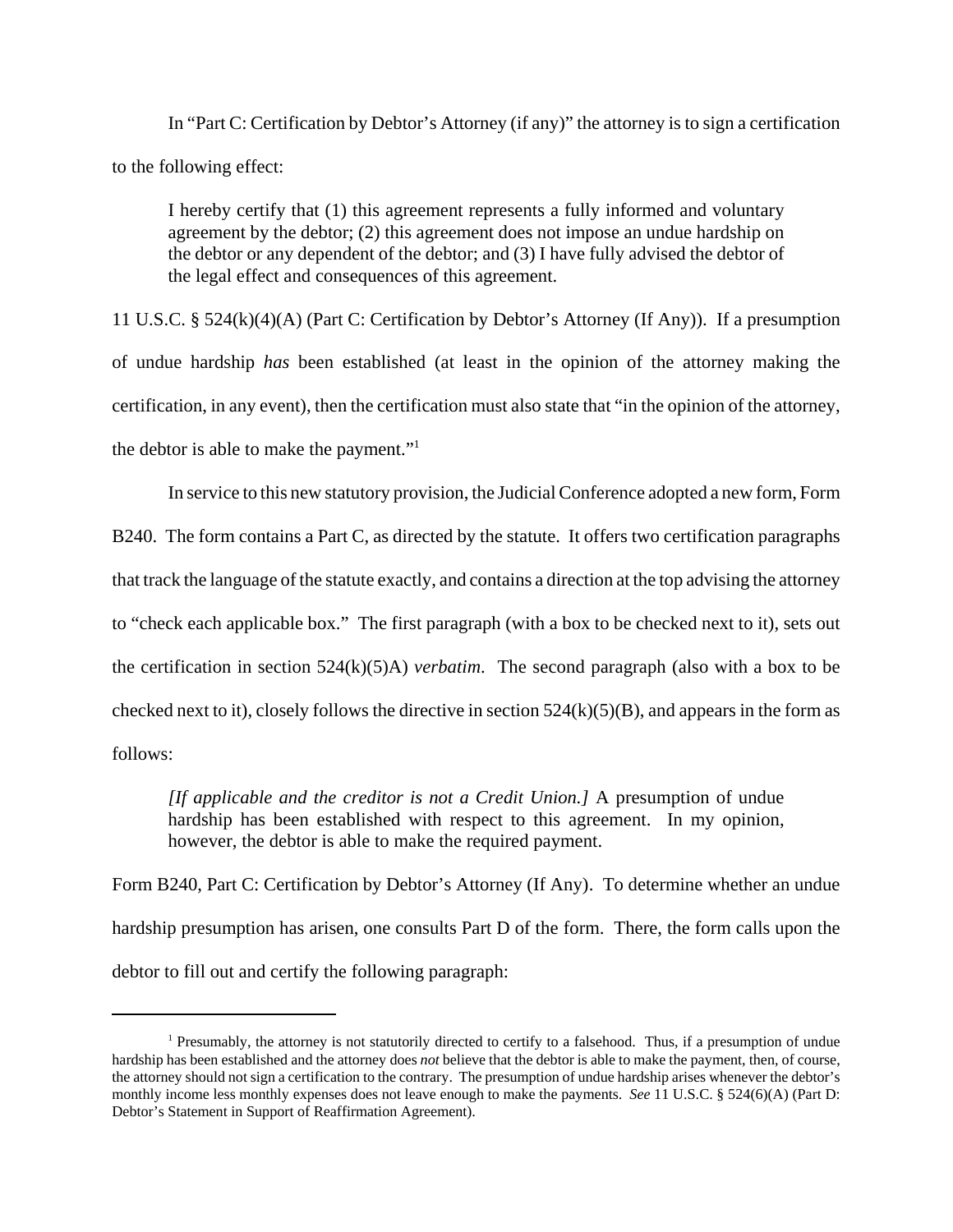I believe this reaffirmation agreement will not impose an undue hardship on my dependents or me. I can afford to make the payments on the reaffirmed debt because my monthly income (take home pay plus any other income received) is  $\$\,$ , and my actual current monthly expenses including monthly payments on postbankruptcy debt and other reaffirmation agreements total \$ \_\_\_\_\_\_, leaving \$ \_\_\_\_\_\_\_\_ to make the required payments on this reaffirmed debt. I understand that if my income less my monthly expenses does not leave enough to make the payments, this reaffirmation agreement is presumed to be an undue hardship on me and must be reviewed by the court. However, this presumption may be overcome if I explain to the satisfaction of the court how I can afford to make the payments here:

\_\_\_\_\_\_\_.

Form B240, Part D: Debtor's Statement in Support of Reaffirmation Agreement. Fairly obviously, if the debtor's monthly expenses exceed the debtor's total monthly income, such that there is not enough to make the reaffirmation payments, a presumption of undue hardship ought to arise. $2$  The form, consistent with the language of the statute, affords the debtor an opportunity to explain how the debtor, in spite of appearances, *can* afford to make the payments.<sup>3</sup>

According to both the form and the statute, the court has the obligation to review any agreement which imposes an undue hardship, but the statute does not address how that review is expected to occur. The statute itself contemplates that reaffirmation agreements are *not* set for hearing before the court so long as the debtor was represented by counsel and the debtor has signed the requisite certifications. If the debtor is *not* represented by counsel, the statute now specifies the contents of the motion that may be used by the debtor to obtain the required hearing.<sup>4</sup> The form, per

<sup>&</sup>lt;sup>2</sup> One could even argue that the arithmetic calculation alone confirms by a preponderance of the evidence that the reaffirmation agreement *is* an undue hardship. After all, the debtor certainly cannot make the payments to which the debtor is about to contractually bind herself to make. And even if the reaffirmation agreement contained no provision for monthly payment but merely stated the debtor's agreement to, in effect, waive her discharge as to that creditor, the debtor would immediately place herself directly in the line of fire of credit collection activity, including wage garnishment (in some states) that would only exacerbate the shortfall between income and living expenses.

 $3$  One reaffirmation agreement reviewed by the court contained, as an explanation, "financial assistance from friend." No further details were offered, though the agreement contemplated payments of nearly \$1,500 a month over a period of 18 months, while the debtor's net after monthly expenses was just a little over \$37.

<sup>4</sup> When the debtor is *pro se*, a reaffirmation agreement is not effective unless the debtor appears before the court pursuant to section  $524(c)(6)$ .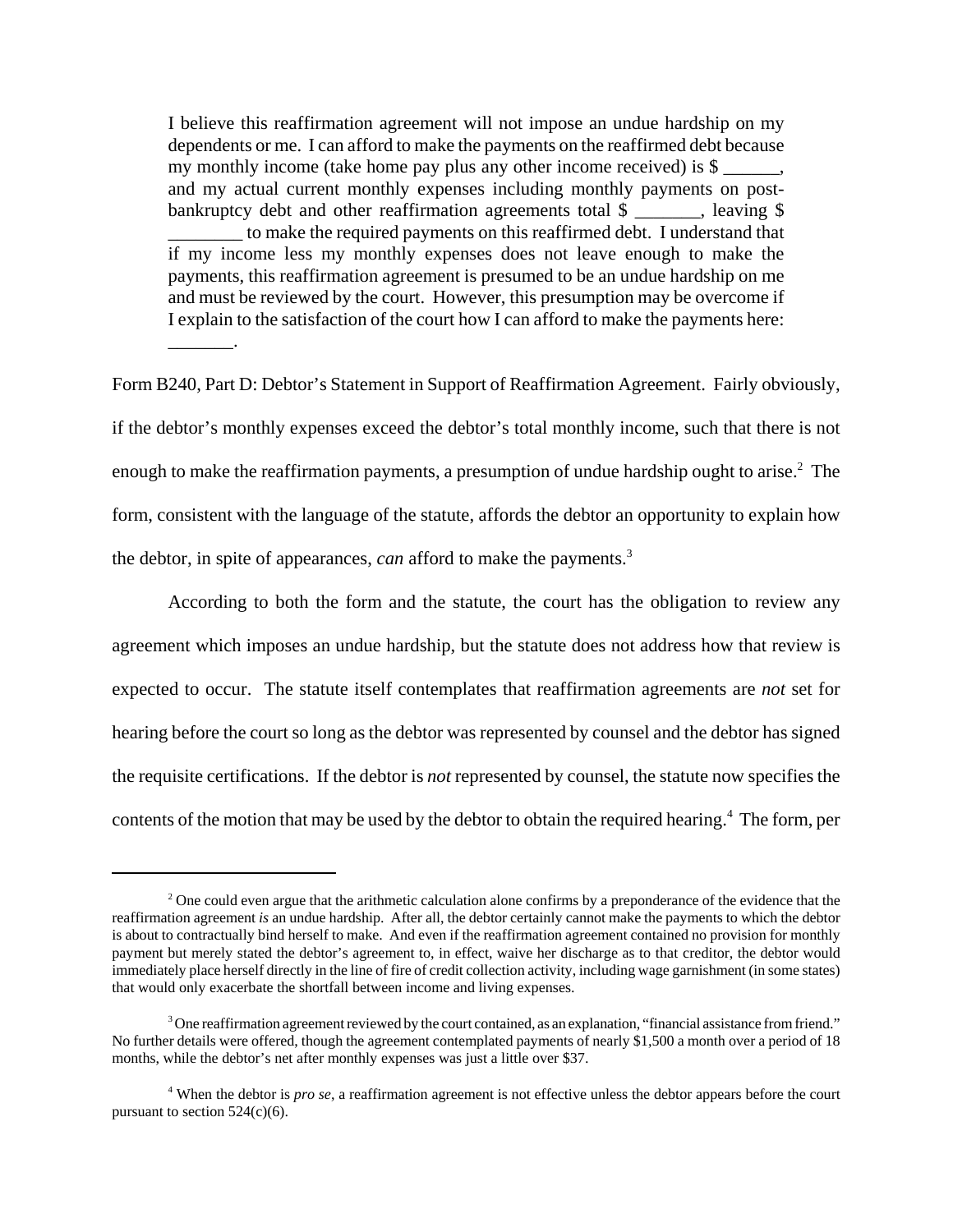the directive of the statute, incorporates the language as Part E. This is what Part E says:

I ... affirm the following to be true and correct:

I am not represented by an attorney in connection iwth this reaffirmation agreement.

I believe this reaffirmation agreement is in my best interest based on the income and expenses I have disclosed in my Statement in Support of this reaffirmation agreement, and because (provide any additional relevant reasons the court should consider)

Therefore, I ask the court for an order approving this reaffirmation agreement.

Form B240, Part E. Neither the form nor the statute make any provision for court review of undue hardship situations. If the debtor is represented by counsel, there will be no hearing. If the debtor is *pro se*, the motion incorporated in the form says nothing about undue hardship. Unless the court, on its own, undertakes to physically review every reaffirmation agreement filed, there would be no judicial review of undue hardship situations.<sup>5</sup> This analysis brings us to the problem that has led to this decision's being issued.

If one returns to Part C, one quickly sees that the *only choice* afforded debtor's counsel when Part D confirms that the reaffirmation agreement imposes an undue hardship on the debtor is either to check the box (and thereby represent that, notwithstanding the obvious shortfall in income, the attorney thinks that the debtor can still make the payment), or *not* to check the box (thereby making

<sup>&</sup>lt;sup>5</sup> Congress seems tacitly to have presumed that courts *would* review every reaffirmation agreement filed. So long as the volume of case filings remains low, that might be an option. If case filings increase, however, the option would become unrealistic. Another option would be for the clerk to review and automatically set for hearing all cases involving undue hardship. Again, so long as filings are low, that is a possibility. However, the clerk's staff would have to page to Part D to see what is the net amount available for making payments, then find in Part A the payment contemplated by the agreement. The clerk would then set every agreement in which the number in Part D is less than the number in Part A. Hopefully, the clerk's staff will know where to look for these numbers. Presumably, the clerk's staff would not be required to check the debtor's arithmetic. The clerk in this district under pre-BAPCPA procedures automatically set reaffirmation agreements in any case in which the debtor was *pro se*. That is a fairly routine administrative task, by comparison.

Some courts are of the view that the only matters that ought to be set for hearings are those that represent a live case and controversy, and that a matter in which there is no adversary does not fit that standard and so should not be set, absent a clear statutory directive to the contrary. Section 524(c) in its originally enacted form in 1978 *did* call for just such hearings on *all* reaffirmation agreements, without regard to circumstance or representation by counsel. The current statute, by contrast, has no specific directive to conduct a hearing – only an assumption on the part of the drafters that some sort of review would be conducted.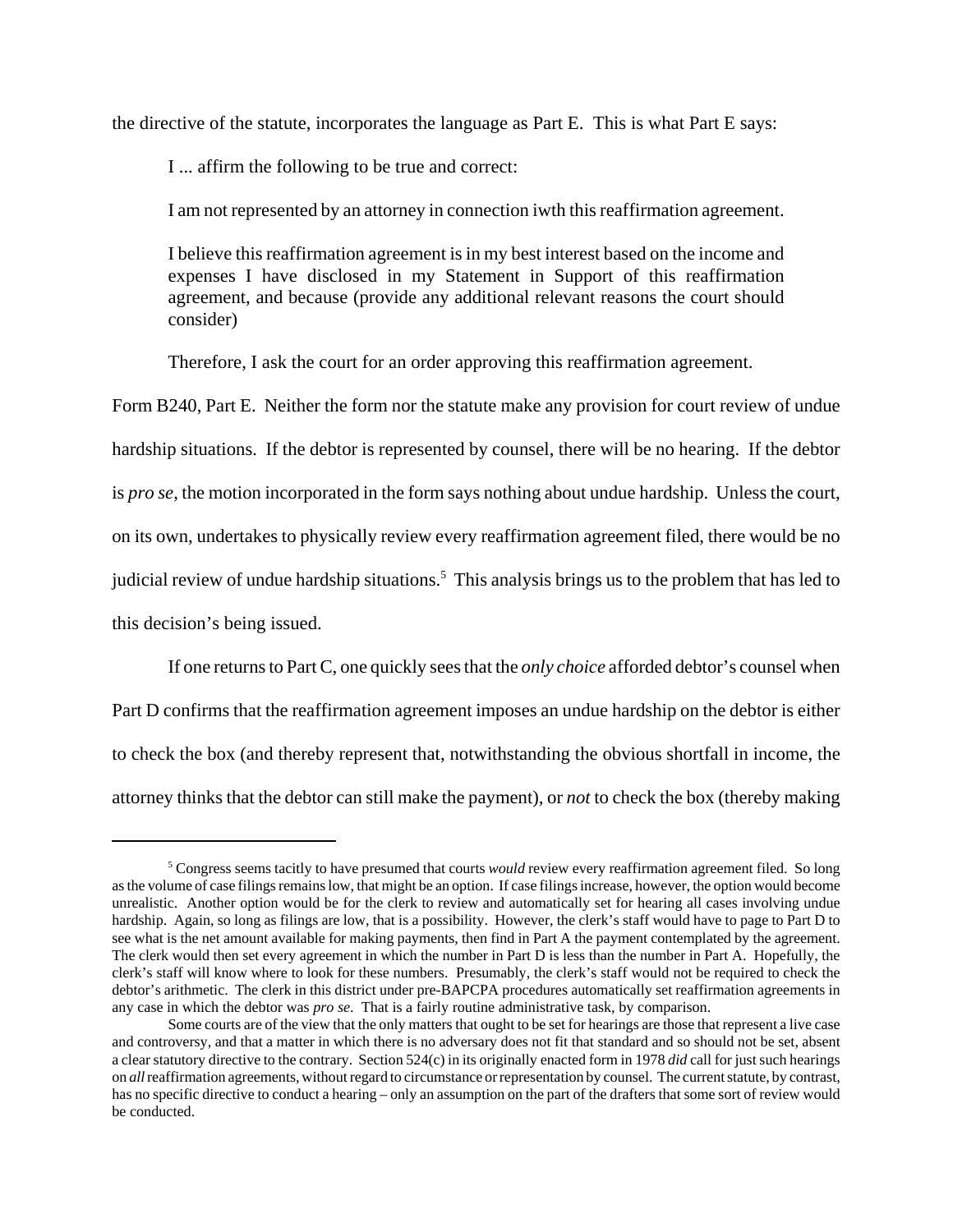no representation at all). What, if anything, is the court to make of a reaffirmation agreement in which Part C is *signed*, but no box is checked? What does it mean if the first box is checked, but not the second? Should any import be given to these choices? Should any presumptions be made? Are they express? Tacit? The questions are real because the potential liability for the attorney who signs the certification is real.<sup>6</sup>

In this case, the attorney in question did not check *either* box on Part C (*i.e.*, the box next to the certification by the attorney that he has made the requisite disclosures to the client, that the agreement does not represent an undue hardship, and that the agreement is voluntary, and the box next to the certification that, even though the agreement is an undue hardship, the attorney still thinks that the debtor can make the payments). The attorney *did* sign where indicated however. Because neither box was checked, the signature does not certify anything, though it does imply that *neither* of the statements applies.

On Part D, the debtors amended the certification, crossing out all of paragraph 1 except for the following: "I believe this reaffirmation agreement will not impose an undue hardship on my dependents or me. I can afford to make the payments on the reaffirmed debt." After that strike out, the debtors' certification in Part D does not contain a statement of the debtors' income, a statement of the debtors' monthly expenses, or a statement of an amount left to make the reaffirmation payment. Also stricken is the sentence in which the debtors represent that they will be able to make

 $6$  Section 526(a)(2) prohibits the debtor's attorney (who is, in virtually all of these cases, a "debt relief agency") from making "... any statement in a document filed in a case or proceeding under this title that is untrue or misleading, or that upon the exercise of *reasonable care*, should have been known by such agency to be untrue or misleading." *See* 11 U.S.C. § 526(a)(2) (emphasis added). Thus, even negligently certifying a debtor's ability to make reaffirmation payments could subject the attorney to the range of penalties spelled out in section 526(c). Nor, presumably, would the attorney's exposure end there, as many non-bankruptcy remedies could also come into play, ranging from suits for malpractice, through grievance actions by state bars, and class action suits by aggrieved former clients. One could comfortably argue that an attorney who certifies a debtor's ability to make a reaffirmation payment when the debtor's monthly income less expenses leaves the debtor with not enough money to make that payment has been negligent, or at the least, did not exercise reasonable care to assure that his certification was not untrue or misleading. *See* 11 U.S.C. § 526(a)(2).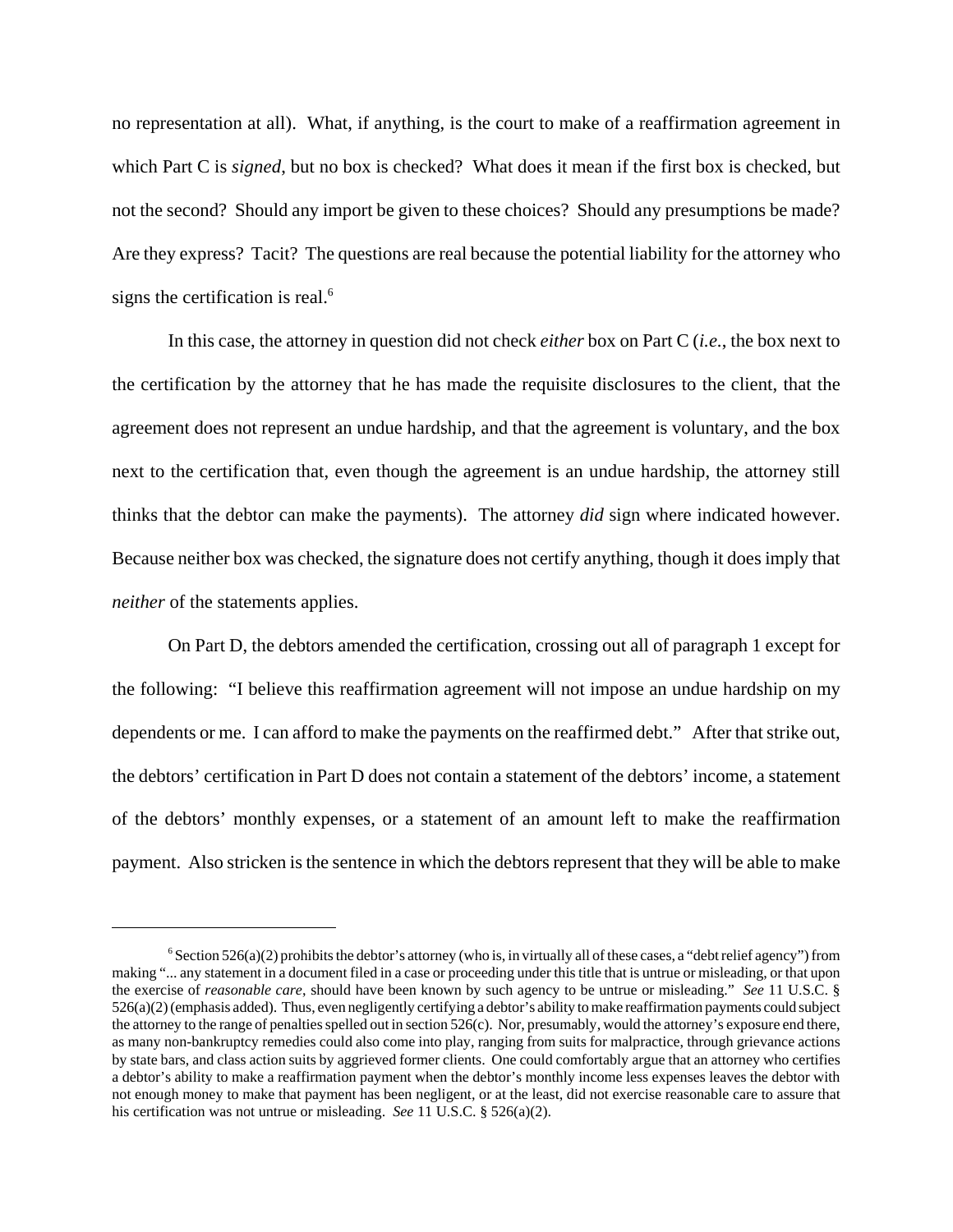the payment in question, notwithstanding not having enough money left over. The debtors signed where indicated at the bottom of Part D. In a sense, this amendment resolves part of the attorney's problem, because it does not contain a signed certification that would facially demonstrate that the debtors cannot afford to make the payments they are about to promise to pay. By the same token, the strikeout means that the debtors are not certifying what the statute says they must certify – Form D contains the exact language specified in the statute. *See* 11 U.S.C. § 524(k)(6)(A) ("The statement in support of such agreement, which the debtor shall sign and date prior to filing with the court, *shall* consist of the following").

Although denominated as certifications by both the bankruptcy form and the statute, neither Part C nor Part D are statements made under penalty of perjury. *See* 28 U.S.C. § 1746.<sup>7</sup> Nonetheless they are statements made in a signed pleading, and so would fall under the rubric of Rule 9011 of the Federal Rules of Bankruptcy Procedure.<sup>8</sup> And, as earlier noted, false or misleading statements made by an attorney who qualifies as a debt relief agency could subject that attorney to

## *Id.*

<sup>8</sup> Says the rule:

<sup>&</sup>lt;sup>7</sup> This statute says as follows, in pertinent part:

Wherever, under any law of the United States ... or requirement made pursuant to law, any matter is required or permitted to be supported, evidenced, established, or proved by the sworn declaration, verification, certificate, statement, oath, or affidavit, in writing of the person making the same, such matter may, with like force and effect, be supported ... by the unsworn ... certificate ... in writing of such person which is subscribed by him, as true under penalty of perjury ...

By presenting to the court (whether by signing, filing, submitting, or later advocating) a petition, pleading, written motion, or other paper, an attorney or unrepresented party is certifying that to the best of the person's knowledge, information, and belief, formed after an inquiry reasonable under the circumstances, –

<sup>(3)</sup> the allegations and other factual contentions have evidentiary support or, if specifically so identified, are likely to have evidentiary support after a reasonable opportunity for further investigation or discovery;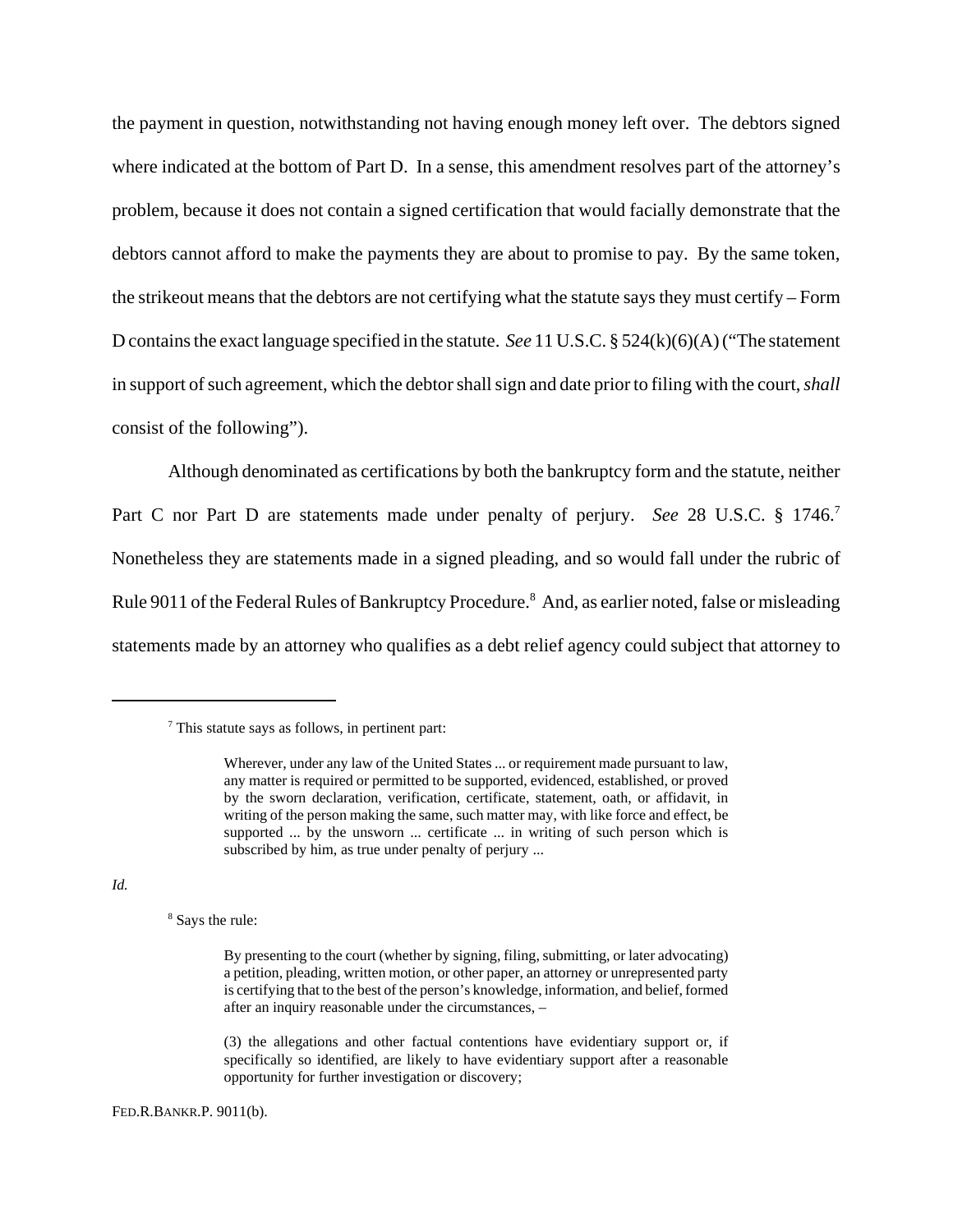the range of enforcement mechanisms set out in section 526(c).

To date, there are no published decisions construing section  $524(k)(5)$ . Clerks of court are having to decide how to handle the varying permutations of Form B240 with which they are presented. If the attorney does not sign Part C, then clerks will set the reaffirmation agreement on the court's docket, as though the debtor were not represented by counsel.<sup>9</sup> If the attorney *has* signed Part C, but has not checked either of the boxes, then the clerk has a problem. Should the clerk set the matter, treating it as though the debtors were not represented by counsel, just as the clerk does (at least in this district) with agreements not signed by counsel even though they are represented? Should the clerk not set the matter, on the presumption that the signature, with no boxes checked, means that the agreement does not impose an undue hardship on the debtor? Should the clerk set *all* reaffirmation agreements, on grounds that the clerk has no business trying to interpret the legal significance of how the document has been completed?<sup>10</sup>

The permutations go further. Suppose the attorney checks the first box, but not the second. Further suppose that Part D reflects that the agreement imposes an undue hardship (because there is not enough money left over to make the payment proposed to be made in the reaffirmation agreement). Should the clerk set that reaffirmation agreement? If Part D does *not* reflect an undue hardship, and the attorney has not checked the second box on Part C, should the agreement then be

<sup>&</sup>lt;sup>9</sup> Section 524(d) says that "... if the debtor desires to make an agreement of the kind specified in subsection (c) of this section *<i>[i.e.*, a reaffirmation agreement] and was not represented by an attorney during the course of negotiating such agreement, then the court shall hold a hearing at which the debtor shall appear in person ..." 11 U.S.C. § 524(d). This is language that was not amended by BAPCPA.

<sup>&</sup>lt;sup>10</sup> Recall that the Judicial Conference amended Rule 5 of the Federal Rules of Civil Procedure to address what had become an increasingly common problem: clerks of court refusing documents for filing based on the clerk's determination that the pleading did not conform to a national or local rule. The 1991 comment to the amendment to Rule 5 said, with regard to the practice, "[t]his is not a suitable role for the office of the clerk, and the practice exposes litigants to the hazards of time bars ... the enforcement of [the federal rules] and of the local rules is a role for a judicial officer." *See* FED.R.CIV.P. 5 (Comment to 1991 Amendments). The language added to the rule reads as follows: "The clerk of court shall not refuse to accept for filing any paper presented for that purpose solely because it is not presented in proper form as required by these rules or any local rules or practices." *See* FED.R.CIV.P. 5(e).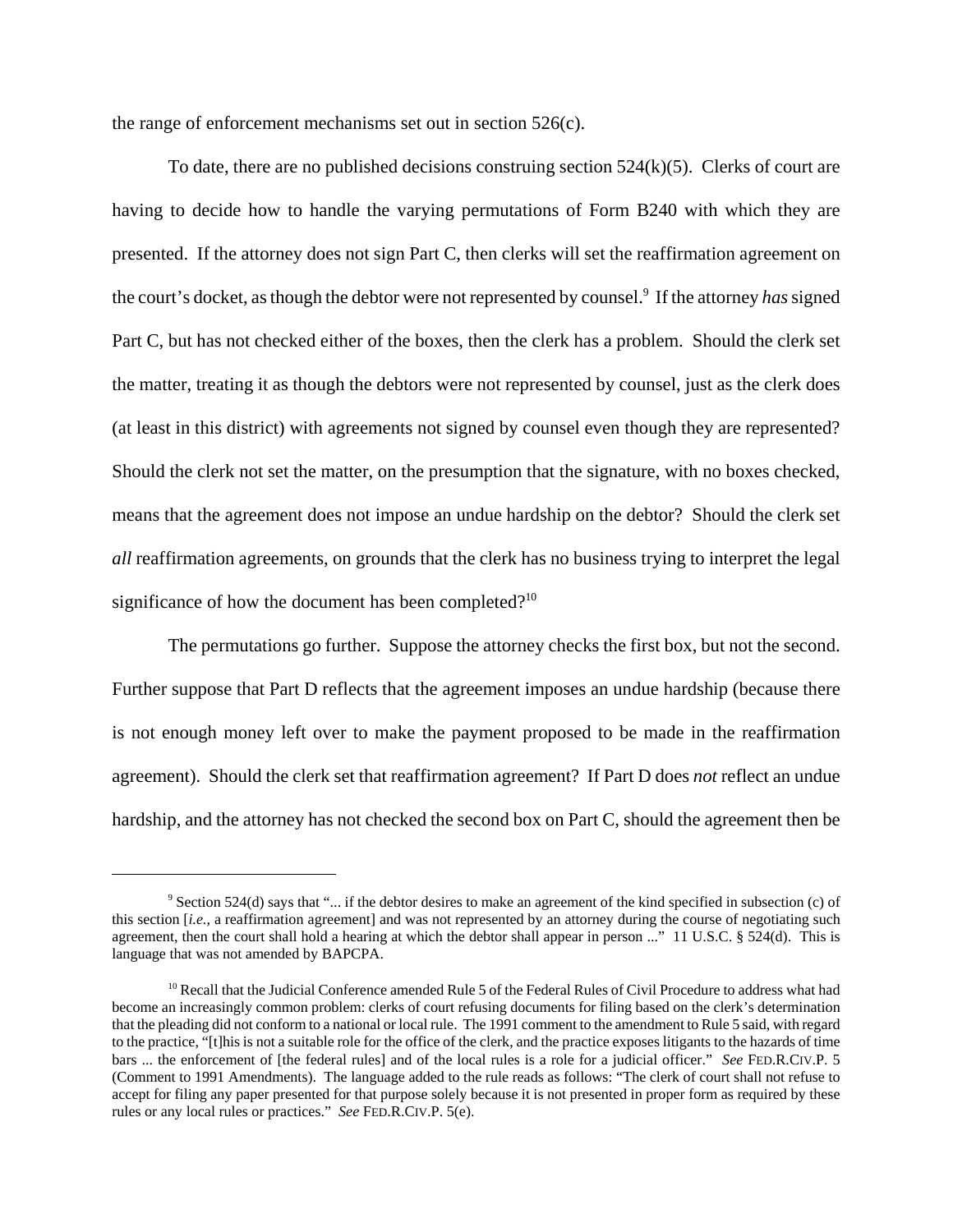approved without a hearing? Should the clerk be checking Part A (where the reaffirmation payment is reflected), Part D (where the undue hardship might be mathematically disclosed) and Part C (where the attorney is requested to make a certification regarding undue hardship)?

It seems obvious to the court that due administration of justice and insulating the clerk of court from exercising an inappropriate judicial function compel the court to set out clear rules as to how to handle these agreements. It is also vitally important to attorneys to know what their options are, given the potential liability that these certifications could impose on them. There are no guide posts, however. And the statute is stubbornly obtuse.<sup>11</sup> There is no choice but to come up with some sort of solution that rescues the clerk and gives lawyers clear guidance. The remainder of this opinion represents this court's attempt at that solution.

If the reaffirmation agreement is based in whole or in part on a consumer debt that is (a) not secured by real property of the debtor or (b) and is not a reaffirmation agreement with a credit union, then the debtor *must* complete Part D's financial information regarding total monthly income and total monthly expenses. *See* 11 U.S.C. § 524(c)(3)(B), (6)(A)(i), (d)(2). The information furnished in Part D is the way a presumption of undue hardship may be established, requiring an examination of other factors that might (at least theoretically) overcome the presumption. If this information is not furnished, no one will ever know whether the presumption has arisen – impairing the court's ability to comply with the obligations imposed by section  $524$ (m)(1).<sup>12</sup>

<sup>&</sup>lt;sup>11</sup> The major reason the form is a disaster is simple  $-$  it tracks the statute.

 $12$  That subsection states that the presumption arises until 60 days after its filing with the court whenever the information on Part D of the form – described in subsection (m) as a document required to be filed by subsection  $524(k)(6)(A)$ – shows that there is not enough income left over to make the payments in the agreement. If the presumption arises, and is not sufficiently rebutted by the debtor's explanation in Part D, then the court may disapprove the reaffirmation agreement – but only on notice and a hearing, with notice given to *both* the debtor *and* the creditor, and with the hearing concluded *before* the debtor's discharge is entered. *See* 11 U.S.C. § 524(m)(1). Of course, there is no way the court would even *know* that the presumption of undue hardship has arisen if Form D is not completed, and thus no way the court could discharge its duty to at least review the form, much less set the matter for hearing on notice within the time frame specified by the statute.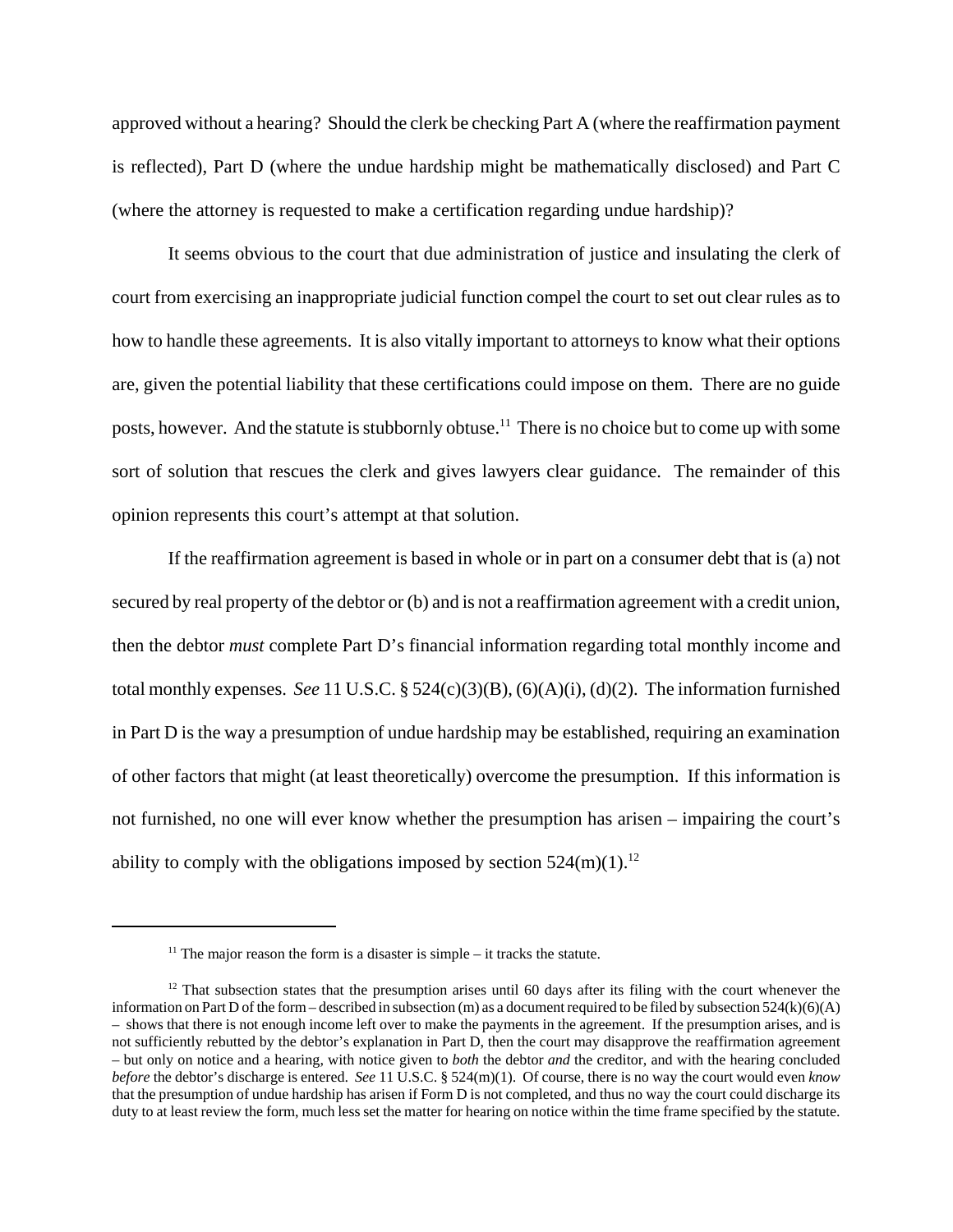Accordingly, if Part D of a reaffirmation agreement is not completed (unless the creditor is a credit union), the court will presume that a hardship is presented, and the reaffirmation agreement will be set for hearing. If Part D of the reaffirmation agreement is altered (as it has been in this case), the court must similarly presume that a hardship may be presented (again, because the calculations have not been furnished), and the clerk will set the reaffirmation for hearing.

If Part D of a reaffirmation agreement *is* completed, then the next step for the clerk of court is to look at Part C. If Part C is not signed, then the clerk will set the agreement for hearing.<sup>13</sup> If the second box on Part C is checked, and the attorney has signed the agreement, the clerk will not set the reaffirmation agreement for hearing. The reaffirmation agreement will be deemed approved.<sup>14</sup>

If the second box on Part C is *not* checked (regardless whether the first box has been checked or not), then the clerk shall forward the reaffirmation agreement to the judge for review.15 The judge may decide whether to set the reaffirmation for hearing, and will promptly notify the clerk of same, so that the clerk can comply with the tight deadlines laid out in section  $524(m)(1)$  ("No agreement shall be disapproved without notice and a hearing to the debtor and creditor, and such hearing shall be concluded before the entry of the debtor's discharge").<sup>16</sup>

 $13$  The lack of a signature is the equivalent of the debtor being unrepresented. The statute contemplates a hearing in the event the debtor signs the agreement without the benefit of counsel. *See* 11 U.S.C. § 524(c)(6)(A), (d).

 $14$  In essence, the court is accepting the attorney's representation that, in his professional opinion, both as counsel for his client and an officer of the court, the reaffirmation is not a hardship, despite the calculations on Part D that might indicate to the contrary. The court, in accepting that representation, is *not* endorsing the attorney's view of the matter. In other words, if it should later turn out that the attorney improvidently checked this box, the court's approval of the agreement will not shelter the attorney from liability.

<sup>&</sup>lt;sup>15</sup> This review is mandated by section  $524(m)(1)$ , because the court must examine Part D to determine whether an undue hardship is presented, and if, notwithstanding that hardship, the explanation offered by the debtor is satisfactory. *See* 11 U.S.C. § 524(m)(1). It is not appropriate to require the clerk to make that determination, as it requires comparison of Part D to information provided in Part A regarding the monthly payment provided for under the agreement, and examination of the debtor's explanation.

 $^{16}$  If the court is not going to approve the reaffirmation agreement due to undue hardship, it can only do so on notice and a hearing, but the hearing must be conducted *before* the discharge date. Thus, if the debtor and creditor wait until the last minute to file their agreement, they make it very hard for the court to set the matter for hearing with proper notice to *both* the debtor *and* the creditor. The best advice to counsel (and creditors) is to file reaffirmation agreements early.